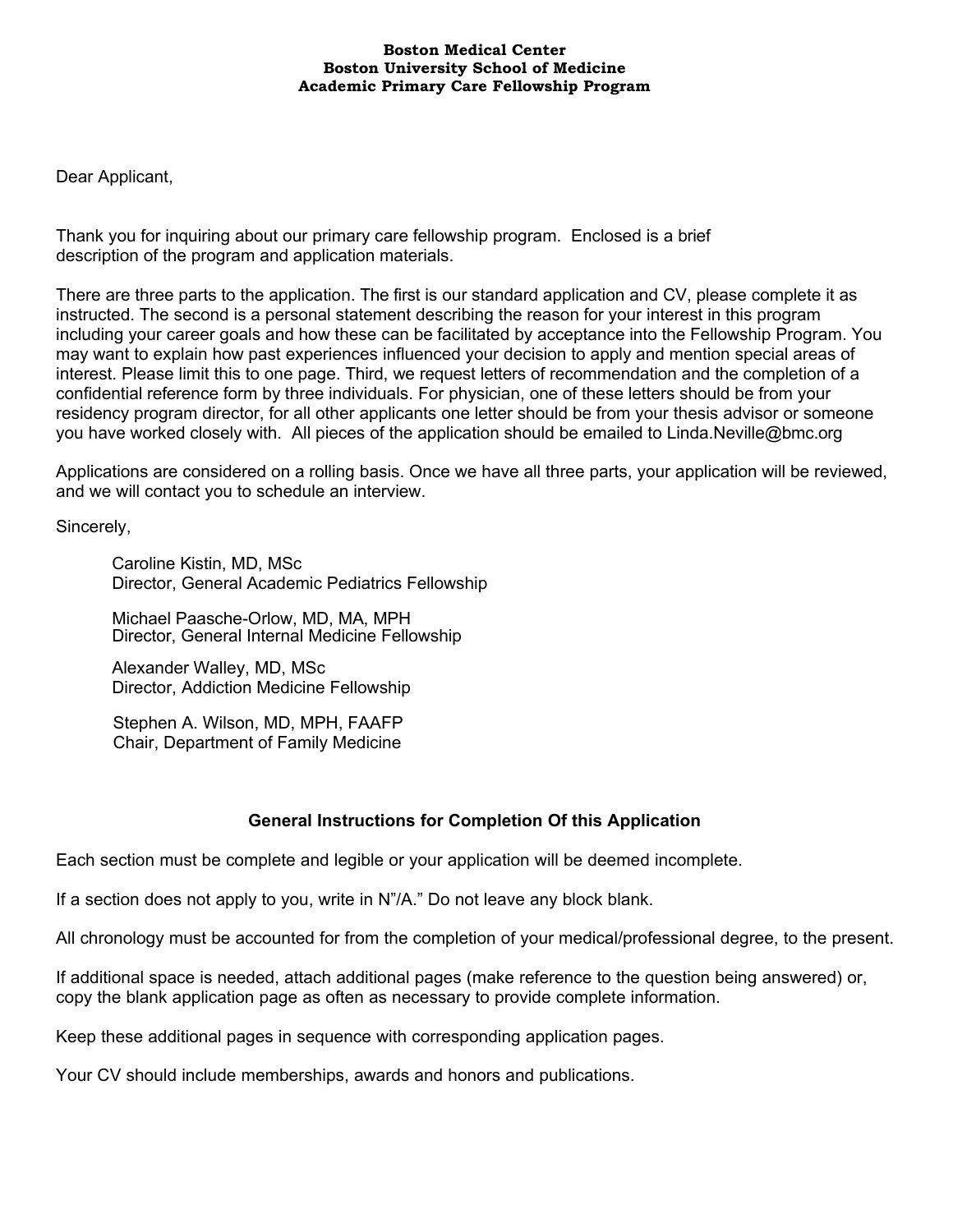

# **Primary Care Academic Fellowship Program Addiction Medicine Fellowship Preventive Medicine Residency Boston Medical Center**

The fellowships are based in the Departments of General Internal Medicine, Family Medicine and General Pediatrics at Boston University School of Medicine and Boston Medical Center. BMC has over a 100-year history of caring for the poor and underserved. And much of our research and many of our programs focus on improving the lives of these populations. The clinical service has approximately 2,000 admissions and 75,000 ambulatory visits each year.

T32 Training Awards from the Health Resources and Services Administration & AHRQ, along with institutional funding, support the fellowship. The training program is two to three years in length; over half of all trainees stay in the program for three years. Eighty percent of our graduates go on to pursue careers in academia.

The primary objective of the fellowship is to develop research competency, so that trainees can become successful independently supported physician-scientists. The specific objectives are to:

- 1. Gain experience and knowledge in research design;
- 2. Master statistical methods used in research and the interpretation of the medical literature;
- 3. Understand the importance of appropriate statistical consultation;
- 4. Become familiar with the problems and challenges of performing research;
- 5. Conduct, analyze, present and publish the results of independent research projects in areas reflecting the objectives of Healthy People 2030;
- 6. Complete at least one research project, culminating in a presentation and publication;
- 7. Prepare a grant application prior to completion of the training program; and
- 8. Develop skills in other areas that contribute to academic success, such as teaching and communication.

The development of research competency is accomplished through intensive mentoring and by course work at Boston University School of Public Health leading to a Master of Science in Population Health in either Epidemiology or Translation and Implementation Science. Research seminars, participation in the Developing Your Research Career program at BUSM, completion of both directed and independently developed research projects, teaching seminars, regular journal clubs and attendance at regional and national research/scientific meetings are also part of the curriculum.

Eligible candidates for fellowship training are either:

-Physicians who have completed residency training in family medicine, internal medicine, pediatrics or medicine/pediatrics, who intend to build academic careers in primary care and to focus on medically underserved populations and other high risk groups, and who are US citizens or permanent resident aliens.

- Non-Physician Applicants (including DNP & PhD nurses): Pre- and Post-doctoral applicants must be US citizens or permanent residents. Pre-doctoral fellowship candidates must have completed a Master's degree in a relevant field, including: MS, MPH, MBA, MSW or equivalent. Postdoctoral fellowship candidates must have completed a PhD or equivalent.

## **FOR ADDITIONAL INFORMATION**

Contact Dr. Michael Paasche-Orlow at Michael.Paasche-Orlow@bmc.org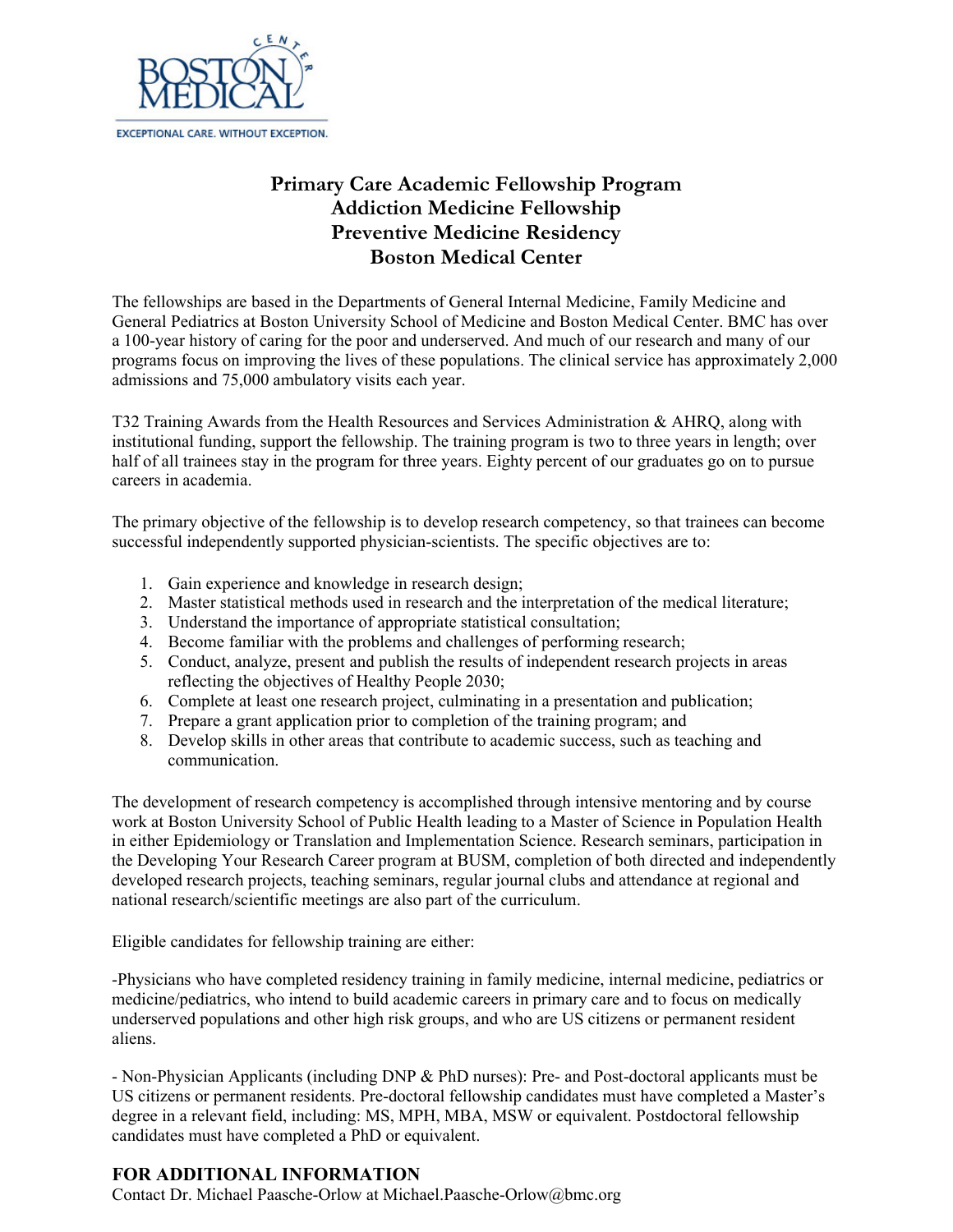**Instructions:** Complete all sections (please print or type all responses). If a section does not pertain to you, mark as N/A (not applicable). Do not leave any section blank nor make reference to an attached CV.

|    | 1. Name:                                                           | Last         | First                  | Middle                  |  |  |  |  |
|----|--------------------------------------------------------------------|--------------|------------------------|-------------------------|--|--|--|--|
|    | 2. Preferred Name:                                                 |              | Pronouns:              |                         |  |  |  |  |
|    | 3. Current / Local Address (include street, city, state, and zip): |              |                        |                         |  |  |  |  |
| 4. | Telephone Numbers: Cell:                                           |              | Home:                  |                         |  |  |  |  |
| 5. | Permanent Address (include street, city, state, and zip):          |              |                        |                         |  |  |  |  |
| 6. | <b>Emergency Contact:</b>                                          |              |                        |                         |  |  |  |  |
|    | Name                                                               | Relationship | <b>Mailing Address</b> | <b>Telephone Number</b> |  |  |  |  |
|    | 7. E-mail Address:                                                 |              |                        |                         |  |  |  |  |

Please indicate which program(s) you are interested in:

- □ Addiction Medicine Fellowship (Research Year)
- □ Family Medicine Fellowship
- □ General Internal Medicine Fellowship
- □ General Pediatric Medicine Fellowship
- □ Preventive Medicine Residency (ACGME Accredited)
- □ Women's Health Fellowship

Please indicate which concentration(s) you are interested in:

- □Addiction Medicine
- □Health Disparities
- □Medical Education
- □Women's Health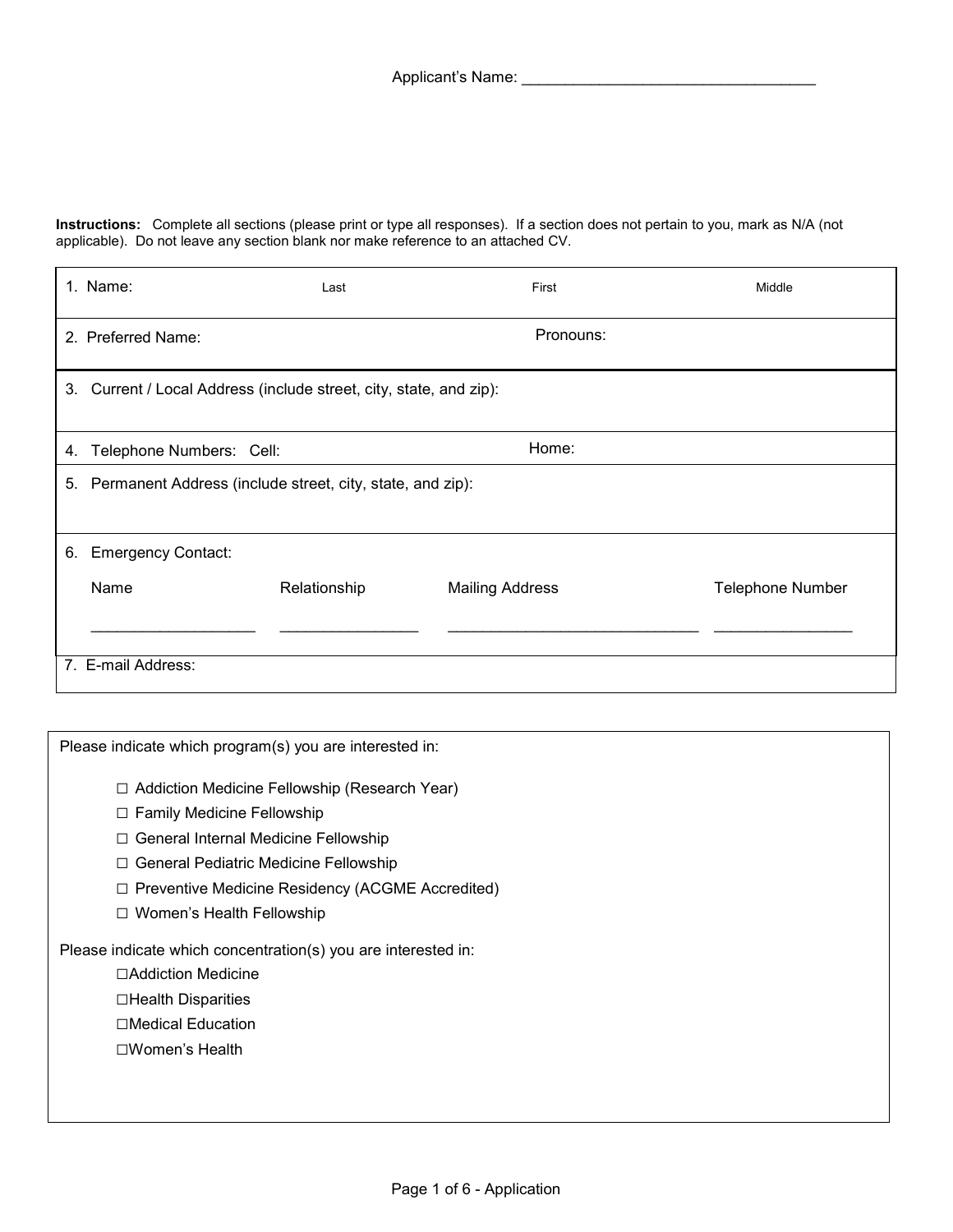| Applicant's Name:                                                                                                                                            |  |  |  |  |  |
|--------------------------------------------------------------------------------------------------------------------------------------------------------------|--|--|--|--|--|
| 8. Citizenship:                                                                                                                                              |  |  |  |  |  |
| Permanent Resident   Yes<br><b>INo</b>                                                                                                                       |  |  |  |  |  |
| Visa Type: $H1-B$<br>U1<br>Dther:______________<br>Entrance Date into U.S.<br><u>Entrance Date into U.S.</u><br>Length of Stay Valid to ____________________ |  |  |  |  |  |
|                                                                                                                                                              |  |  |  |  |  |
|                                                                                                                                                              |  |  |  |  |  |
| 9. Current Position:                                                                                                                                         |  |  |  |  |  |
| 10: Academic Interest:                                                                                                                                       |  |  |  |  |  |
|                                                                                                                                                              |  |  |  |  |  |
|                                                                                                                                                              |  |  |  |  |  |
| 11. College(s) Attended (undergraduate education):                                                                                                           |  |  |  |  |  |
| Name(s) of School:                                                                                                                                           |  |  |  |  |  |
|                                                                                                                                                              |  |  |  |  |  |
|                                                                                                                                                              |  |  |  |  |  |
| (Use continuation sheet, if necessary)                                                                                                                       |  |  |  |  |  |
| 12. Professional Education (medical school) or other doctoral program:                                                                                       |  |  |  |  |  |
|                                                                                                                                                              |  |  |  |  |  |
|                                                                                                                                                              |  |  |  |  |  |
|                                                                                                                                                              |  |  |  |  |  |
|                                                                                                                                                              |  |  |  |  |  |
| (Use continuation sheet, if necessary)                                                                                                                       |  |  |  |  |  |
| 13. For International Medical School Graduates: ECFMG No. ________________<br>Valid to ____________________<br>(Provide a copy of your certificate)          |  |  |  |  |  |
| 14. Internship, Residencies, Other Postdoctoral Training & Fellowship Programs:                                                                              |  |  |  |  |  |
| $\ast$                                                                                                                                                       |  |  |  |  |  |
|                                                                                                                                                              |  |  |  |  |  |
|                                                                                                                                                              |  |  |  |  |  |
| $\ast$                                                                                                                                                       |  |  |  |  |  |
|                                                                                                                                                              |  |  |  |  |  |
|                                                                                                                                                              |  |  |  |  |  |
| $\ast$                                                                                                                                                       |  |  |  |  |  |
| Mailing Address: University of the Mailing Address of the Mailing Address of the Mail and the Mail and the Mail                                              |  |  |  |  |  |
|                                                                                                                                                              |  |  |  |  |  |
|                                                                                                                                                              |  |  |  |  |  |
| (Use continuation sheet, if necessary)                                                                                                                       |  |  |  |  |  |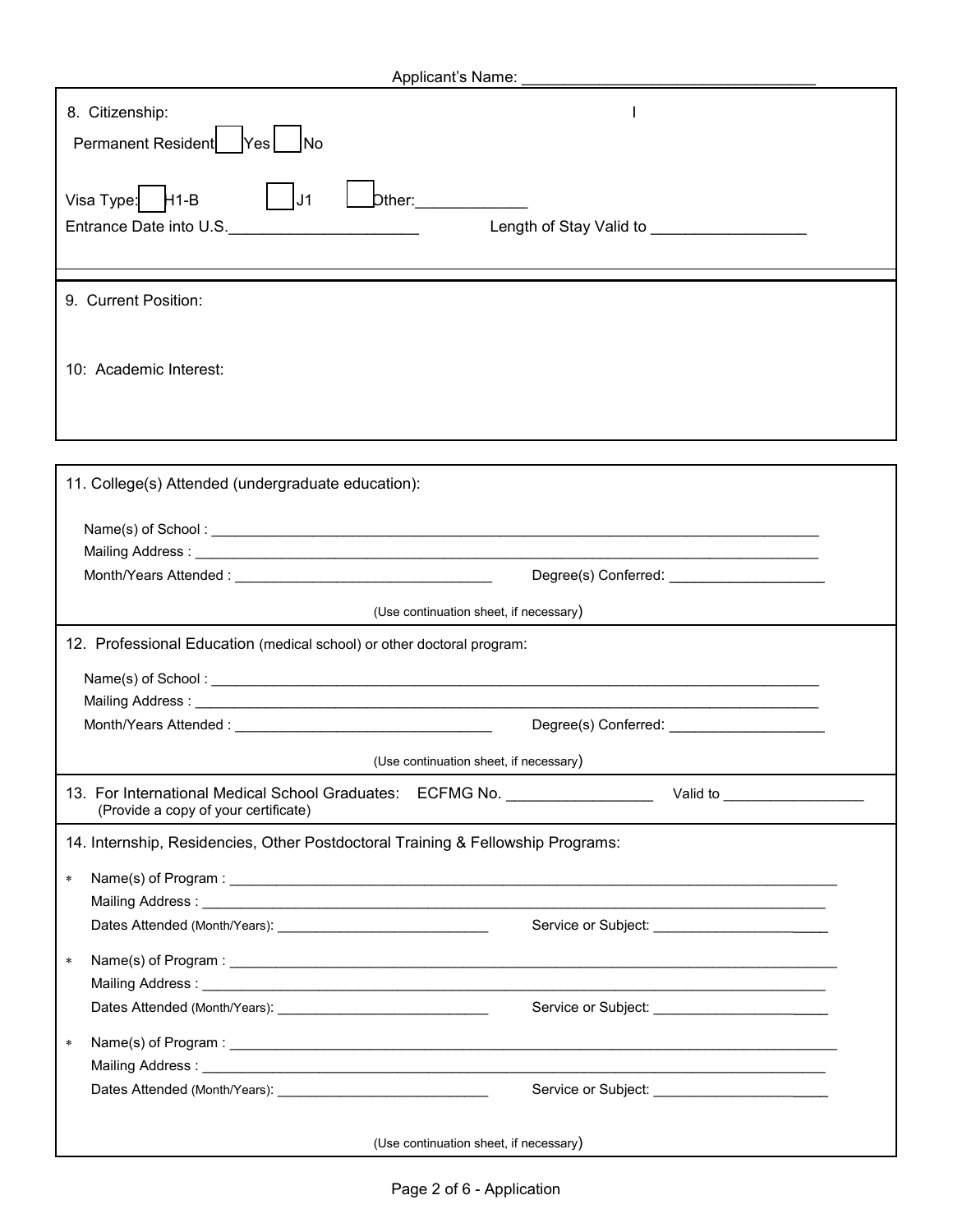|                                                                                                                                                                                                                                            | <b>Clinical Skills Assessment</b><br>Fail □<br>Pass<br>$\Box$                                                                                                                                                                                                      | 15. USMLE Scores: Step I ___________________Step II __________________Step III ____________________                        |  |  |  |  |  |
|--------------------------------------------------------------------------------------------------------------------------------------------------------------------------------------------------------------------------------------------|--------------------------------------------------------------------------------------------------------------------------------------------------------------------------------------------------------------------------------------------------------------------|----------------------------------------------------------------------------------------------------------------------------|--|--|--|--|--|
|                                                                                                                                                                                                                                            | 16. Hospital Appointments (other than what is included in your training program): List chronologically, appointments to other hospital<br>staffs showing name of hospital, mailing address of hospital, type of appointment (e.g., Active, Moonlighter, OPD, etc.) |                                                                                                                            |  |  |  |  |  |
| $\star$                                                                                                                                                                                                                                    | Name of Hospital:                                                                                                                                                                                                                                                  | <u> 1989 - Johann Stoff, amerikansk politiker (d. 1989)</u>                                                                |  |  |  |  |  |
|                                                                                                                                                                                                                                            |                                                                                                                                                                                                                                                                    |                                                                                                                            |  |  |  |  |  |
|                                                                                                                                                                                                                                            |                                                                                                                                                                                                                                                                    |                                                                                                                            |  |  |  |  |  |
| $\ast$                                                                                                                                                                                                                                     |                                                                                                                                                                                                                                                                    |                                                                                                                            |  |  |  |  |  |
|                                                                                                                                                                                                                                            |                                                                                                                                                                                                                                                                    | Current Mailing Address: <u>Communications and Communications and Communications and Communications and Communications</u> |  |  |  |  |  |
|                                                                                                                                                                                                                                            |                                                                                                                                                                                                                                                                    |                                                                                                                            |  |  |  |  |  |
|                                                                                                                                                                                                                                            |                                                                                                                                                                                                                                                                    | (Use continuation sheet, if necessary)                                                                                     |  |  |  |  |  |
|                                                                                                                                                                                                                                            | 17. Other Positions (other than what is included in your training program): List chronologically, any positions including the name<br>and mailing address of the institution.                                                                                      |                                                                                                                            |  |  |  |  |  |
| $\star$                                                                                                                                                                                                                                    | Name of Institution: <u>example and the contract of the contract of the contract of the contract of the contract of the contract of the contract of the contract of the contract of the contract of the contract of the contract</u>                               |                                                                                                                            |  |  |  |  |  |
|                                                                                                                                                                                                                                            |                                                                                                                                                                                                                                                                    |                                                                                                                            |  |  |  |  |  |
|                                                                                                                                                                                                                                            |                                                                                                                                                                                                                                                                    |                                                                                                                            |  |  |  |  |  |
| $\ast$                                                                                                                                                                                                                                     | Name of Institution:                                                                                                                                                                                                                                               |                                                                                                                            |  |  |  |  |  |
|                                                                                                                                                                                                                                            |                                                                                                                                                                                                                                                                    |                                                                                                                            |  |  |  |  |  |
|                                                                                                                                                                                                                                            |                                                                                                                                                                                                                                                                    |                                                                                                                            |  |  |  |  |  |
|                                                                                                                                                                                                                                            |                                                                                                                                                                                                                                                                    | (Use continuation sheet, if necessary)                                                                                     |  |  |  |  |  |
| 18. Please explain any gaps in time / interruptions in clinical training and/or appointments since receipt of medical or<br>professional degree. Any gap of one month or more must be explained.<br>(Use continuation sheet, if necessary) |                                                                                                                                                                                                                                                                    |                                                                                                                            |  |  |  |  |  |
|                                                                                                                                                                                                                                            | date(s), and status.                                                                                                                                                                                                                                               | 19. Licensure: List any health occupation license or registration ever held, showing state(s), country(ies), number(s),    |  |  |  |  |  |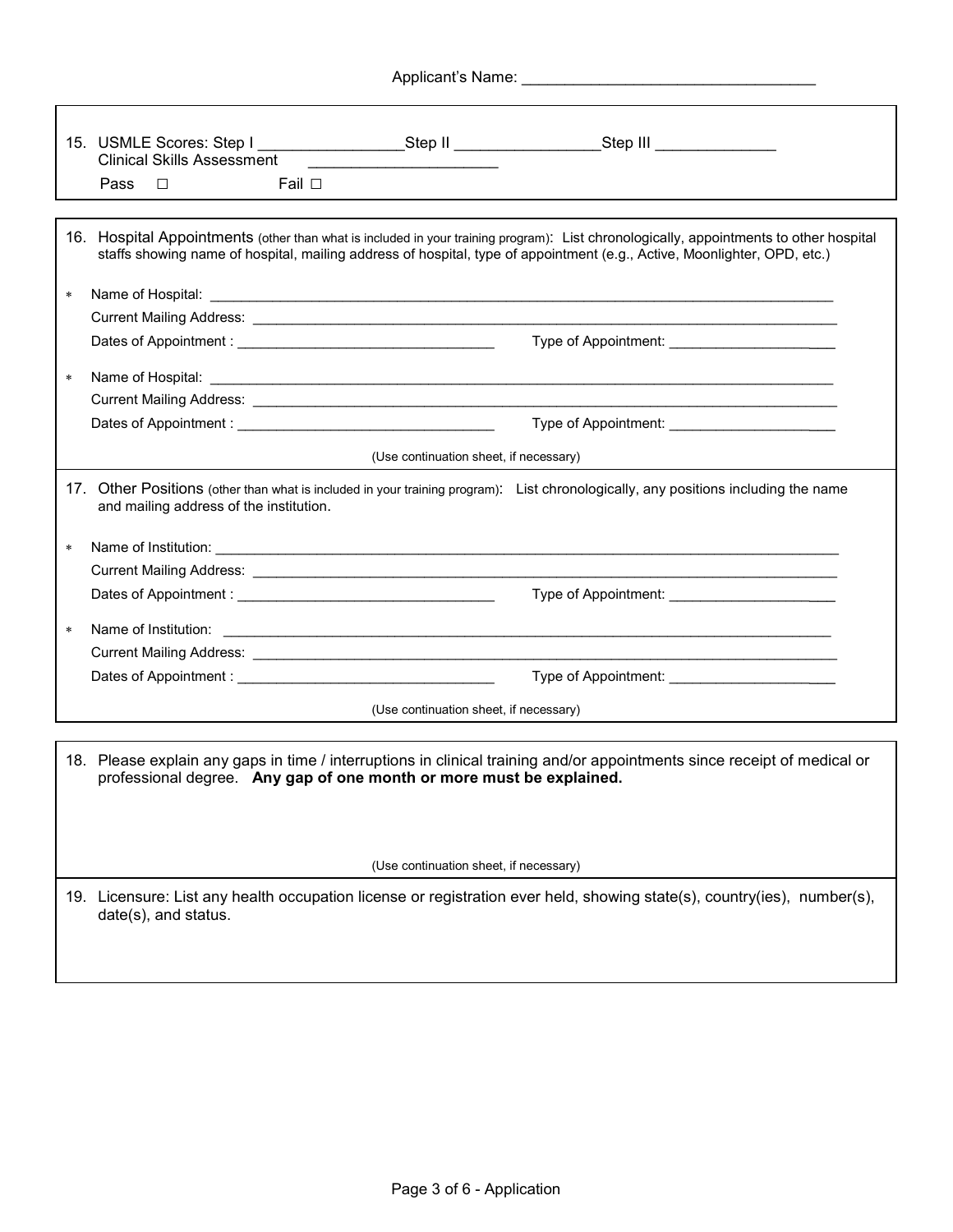|    |                                                                                                                                                                                                                                                                                                                                                                                                                                                                                                                  | Applicant's Name: Manual Applicant's Name: Manual Applicant's Name:                                                                                                                                                                          |                    |  |  |  |
|----|------------------------------------------------------------------------------------------------------------------------------------------------------------------------------------------------------------------------------------------------------------------------------------------------------------------------------------------------------------------------------------------------------------------------------------------------------------------------------------------------------------------|----------------------------------------------------------------------------------------------------------------------------------------------------------------------------------------------------------------------------------------------|--------------------|--|--|--|
|    | 20. Languages Spoken and fluency:                                                                                                                                                                                                                                                                                                                                                                                                                                                                                |                                                                                                                                                                                                                                              |                    |  |  |  |
|    | 21. References: Names and addresses of three people who have worked extensively with you or have<br>been responsible for professional observation of you. Do not list: relatives by blood or marriage; the Chief of Service to<br>which you are applying (for physicians); persons in current training program with you; nor persons who cannot attest to your<br>current level of clinical competency, technical skill, and medical knowledge for physicians and research competency and<br>knowledge for PhDs. |                                                                                                                                                                                                                                              |                    |  |  |  |
|    | Name                                                                                                                                                                                                                                                                                                                                                                                                                                                                                                             | Mailing Address and e-mail                                                                                                                                                                                                                   | Day-time Telephone |  |  |  |
| 1. |                                                                                                                                                                                                                                                                                                                                                                                                                                                                                                                  | <u> 1989 - Johann John Stein, mars ar yn y brenin y brenin y brenin y brenin y brenin y brenin y brenin y brenin</u><br><u> Alexandria de la contrada de la contrada de la contrada de la contrada de la contrada de la contrada de la c</u> |                    |  |  |  |
| 2. |                                                                                                                                                                                                                                                                                                                                                                                                                                                                                                                  | <u> La componenta del control de la componenta del componenta del componenta del componenta del componenta del co</u>                                                                                                                        |                    |  |  |  |
| 3. |                                                                                                                                                                                                                                                                                                                                                                                                                                                                                                                  |                                                                                                                                                                                                                                              | $\text{Fax} \#$    |  |  |  |
|    |                                                                                                                                                                                                                                                                                                                                                                                                                                                                                                                  |                                                                                                                                                                                                                                              |                    |  |  |  |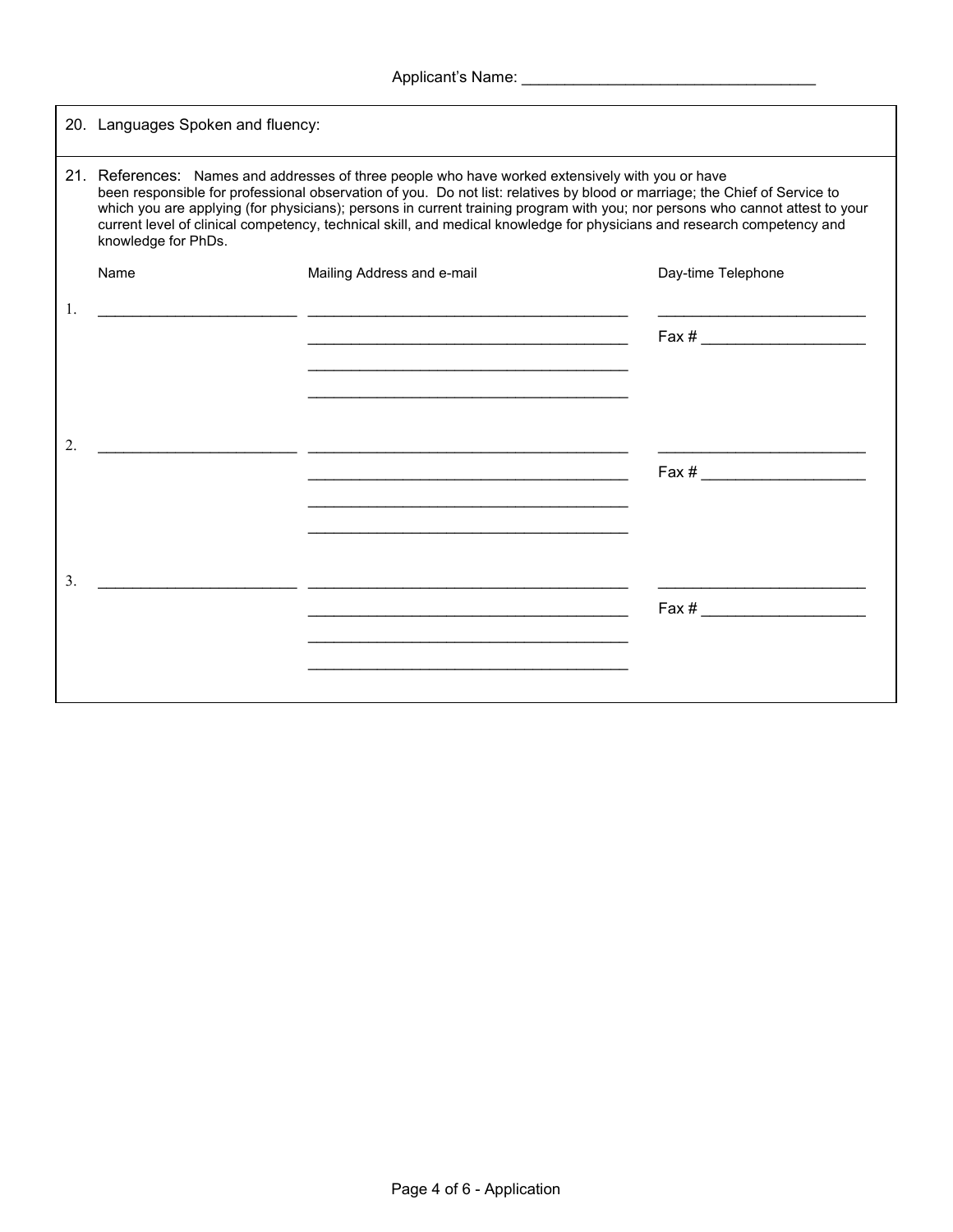**Continuation Page:** Use this page to document additional information. Copy as necessary.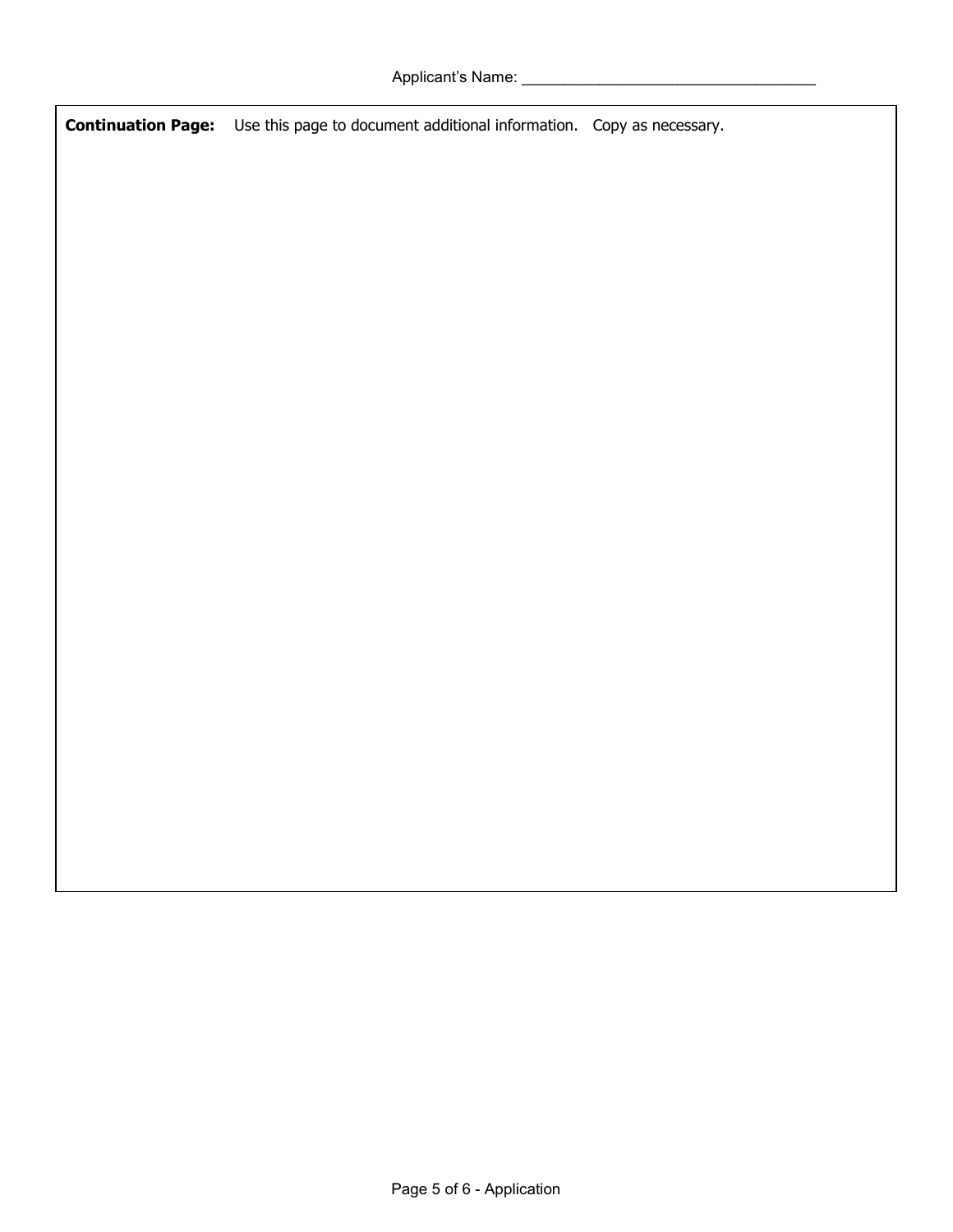| Applicant's Name:                                                                                                                                                                                                                                                                                                                                                                                                                        |  |  |  |  |
|------------------------------------------------------------------------------------------------------------------------------------------------------------------------------------------------------------------------------------------------------------------------------------------------------------------------------------------------------------------------------------------------------------------------------------------|--|--|--|--|
| <b>Statement of Applicant:</b>                                                                                                                                                                                                                                                                                                                                                                                                           |  |  |  |  |
|                                                                                                                                                                                                                                                                                                                                                                                                                                          |  |  |  |  |
| I fully understand that any significant misstatements in, or omissions from, this application may<br>constitute cause for denial of appointment to or summary dismissal from, the Hospital Medical<br>Staff and/or Boston Medical Center.                                                                                                                                                                                                |  |  |  |  |
| l All information submitted by me in this application is true to the best of my knowledge and<br>belief.                                                                                                                                                                                                                                                                                                                                 |  |  |  |  |
| I authorize the Hospital and/or the University and their representatives to consult with other<br>hospitals and institutions and their representatives and others, in regard to this application.                                                                                                                                                                                                                                        |  |  |  |  |
| I release from liability the Hospital and/or University, their representatives and agents for their<br>actions or omissions performed in good faith and without malice in evaluating the application<br>as well as those who provide information to the Hospital and/or University in good faith and<br>without malice, and I consent to the release of such information, including otherwise<br>privileged or confidential information. |  |  |  |  |
| I consent to the release of information to other hospitals and institutions and persons with a<br>legitimate interest and agree to hold the Hospital and/or the University, their representatives<br>and agents free of liability for their actions performed in good faith as a part of the quality<br>assurance program, the credentialing process, peer review and medical evaluation activities.                                     |  |  |  |  |
| I understand that the information required herein is continuing in nature and I agree to provide<br>any changes in the information provided; i.e., address, name, certification and dates,<br>licensure, etc. I agree to furnish, upon request, an update on any information provided in this<br>application.                                                                                                                            |  |  |  |  |
| A copy of the Statement of Applicant may be used as original.                                                                                                                                                                                                                                                                                                                                                                            |  |  |  |  |
|                                                                                                                                                                                                                                                                                                                                                                                                                                          |  |  |  |  |
| Date<br>Signature                                                                                                                                                                                                                                                                                                                                                                                                                        |  |  |  |  |
| <b>Printed Name</b>                                                                                                                                                                                                                                                                                                                                                                                                                      |  |  |  |  |
|                                                                                                                                                                                                                                                                                                                                                                                                                                          |  |  |  |  |
|                                                                                                                                                                                                                                                                                                                                                                                                                                          |  |  |  |  |
|                                                                                                                                                                                                                                                                                                                                                                                                                                          |  |  |  |  |
| Boston Medical Center does not discriminate on the basis of race, color, gender, sex, religion, age, national or<br>ethnic origin, sexual orientation, handicap, veteran status, or any other occupationally irrelevant criteria.                                                                                                                                                                                                        |  |  |  |  |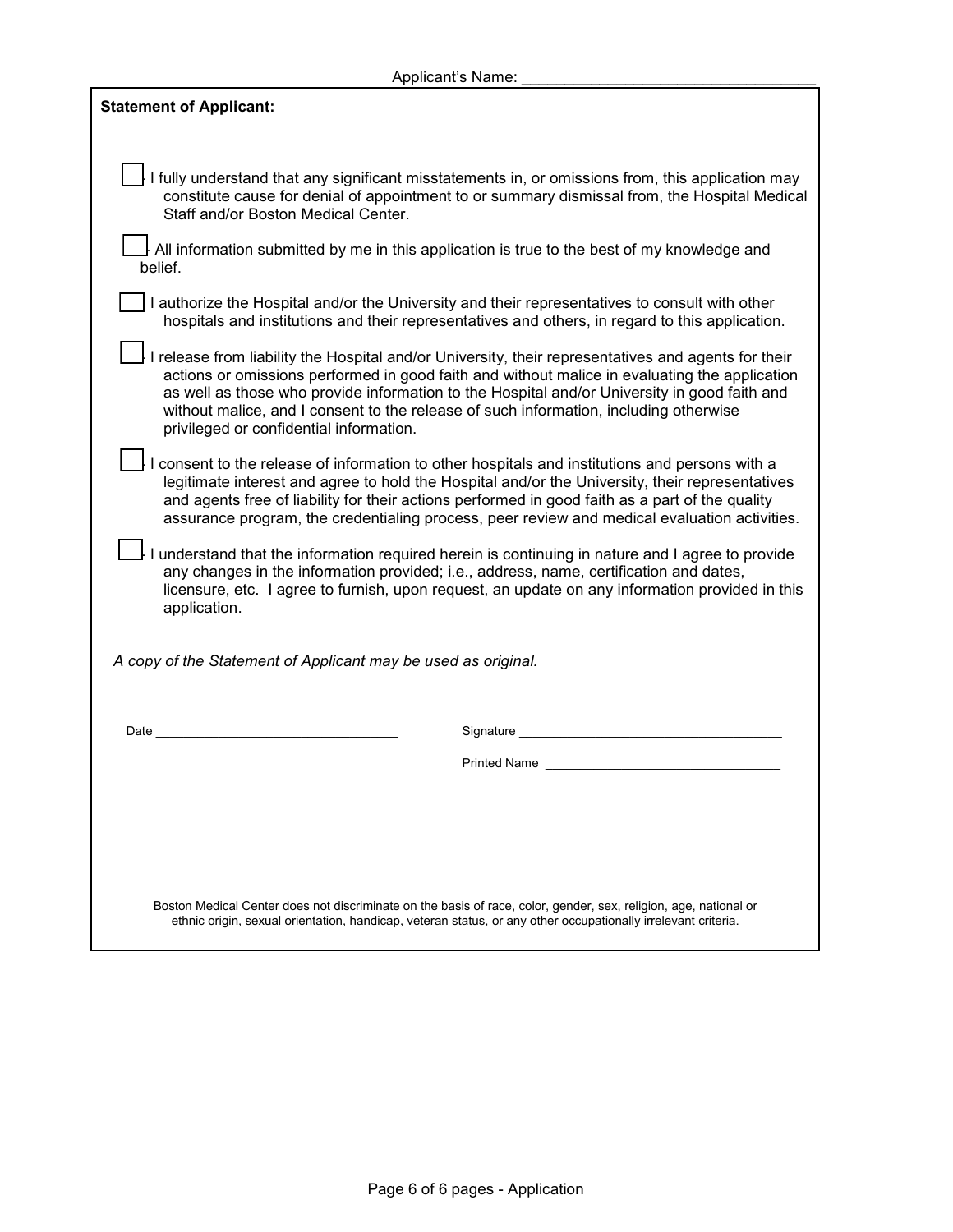| Name |  |
|------|--|
|      |  |

| <b>Supplemental Biographical Information</b>                                                                                                                                                                                                                                                                                                                                                                                                                                                                  |                                                                                                                                                                                                                                                                                                                                                                                                                                                                                                                                                                                                                                                                                                                                                                                                                                                                                                |  |  |  |  |
|---------------------------------------------------------------------------------------------------------------------------------------------------------------------------------------------------------------------------------------------------------------------------------------------------------------------------------------------------------------------------------------------------------------------------------------------------------------------------------------------------------------|------------------------------------------------------------------------------------------------------------------------------------------------------------------------------------------------------------------------------------------------------------------------------------------------------------------------------------------------------------------------------------------------------------------------------------------------------------------------------------------------------------------------------------------------------------------------------------------------------------------------------------------------------------------------------------------------------------------------------------------------------------------------------------------------------------------------------------------------------------------------------------------------|--|--|--|--|
| The information requested is for grant reporting purposes only and will not be used during consideration of the application.                                                                                                                                                                                                                                                                                                                                                                                  |                                                                                                                                                                                                                                                                                                                                                                                                                                                                                                                                                                                                                                                                                                                                                                                                                                                                                                |  |  |  |  |
| Date of Birth<br>1.                                                                                                                                                                                                                                                                                                                                                                                                                                                                                           | 2. Place of Birth                                                                                                                                                                                                                                                                                                                                                                                                                                                                                                                                                                                                                                                                                                                                                                                                                                                                              |  |  |  |  |
| 3. Which of the following most accurately describe(s) you? Choose as many as you like<br>$\Box$ Female<br>$\lrcorner$ Male<br>$\Box$ Non-binary<br>$\Box$ Transgender<br>$\Box$ Intersex<br>$\Box$ Let me type<br>$\Box$ prefer not to say<br>4. Ethnicity/Race (Self Identification)<br>A. Ethnicity:<br>Spanish culture of origin regardless of race)<br>Not of Hispanic or Latinx origin<br>B. Race:<br>Philippine Islands, Thailand and Vietnam).<br>attachment.<br>Guam, Samoa, or other Pacific Islands | Of Hispanic of Latino Origin (a person of Cuban, Mexican, Puerto Rican, South or Central American, or other<br>Black or African American: A person having origins in any of the original groups of Africa<br>Asian or Asian American: Includes persons having origins in any of the original peoples of the Far East,<br>Southeast Asian the Indian sub-continent (e.g. Cambodia, China, Japan, Korea, Malaysia, Pakistan, the<br>American Indian or Alaskan native: Includes persons having origins in any of the original peoples of North<br>America and South America (including Central America), and who maintains tribal affiliation or community<br>Native Hawaiian or Other Pacific Islander: A person having origins in any of the original peoples of Hawaii,<br>White: Includes persons having origins in any of the original peoples of Europe, North Africa, or the Middle East. |  |  |  |  |
| Disadvantaged Background. An individual from a disadvantaged background is defined as someone who:<br>5.<br>Comes from an environment that has inhibited the individual from obtaining the knowledge, skills, and abilities<br>required to enroll in and graduate from a health professions school, or from a program providing education or training in<br>an allied health profession. OR Comes from a family with an annual income below a level based on low-income thresholds                            |                                                                                                                                                                                                                                                                                                                                                                                                                                                                                                                                                                                                                                                                                                                                                                                                                                                                                                |  |  |  |  |
| according to family size published by the U.S. Bureau of the Census, adjusted annually for changes in the Consumer Price<br>Index, and adjusted by the Secretary of Health and Human Services for use in health professions and nursing programs.                                                                                                                                                                                                                                                             |                                                                                                                                                                                                                                                                                                                                                                                                                                                                                                                                                                                                                                                                                                                                                                                                                                                                                                |  |  |  |  |
| <b>YES</b> □<br>NO <sub>□</sub>                                                                                                                                                                                                                                                                                                                                                                                                                                                                               |                                                                                                                                                                                                                                                                                                                                                                                                                                                                                                                                                                                                                                                                                                                                                                                                                                                                                                |  |  |  |  |